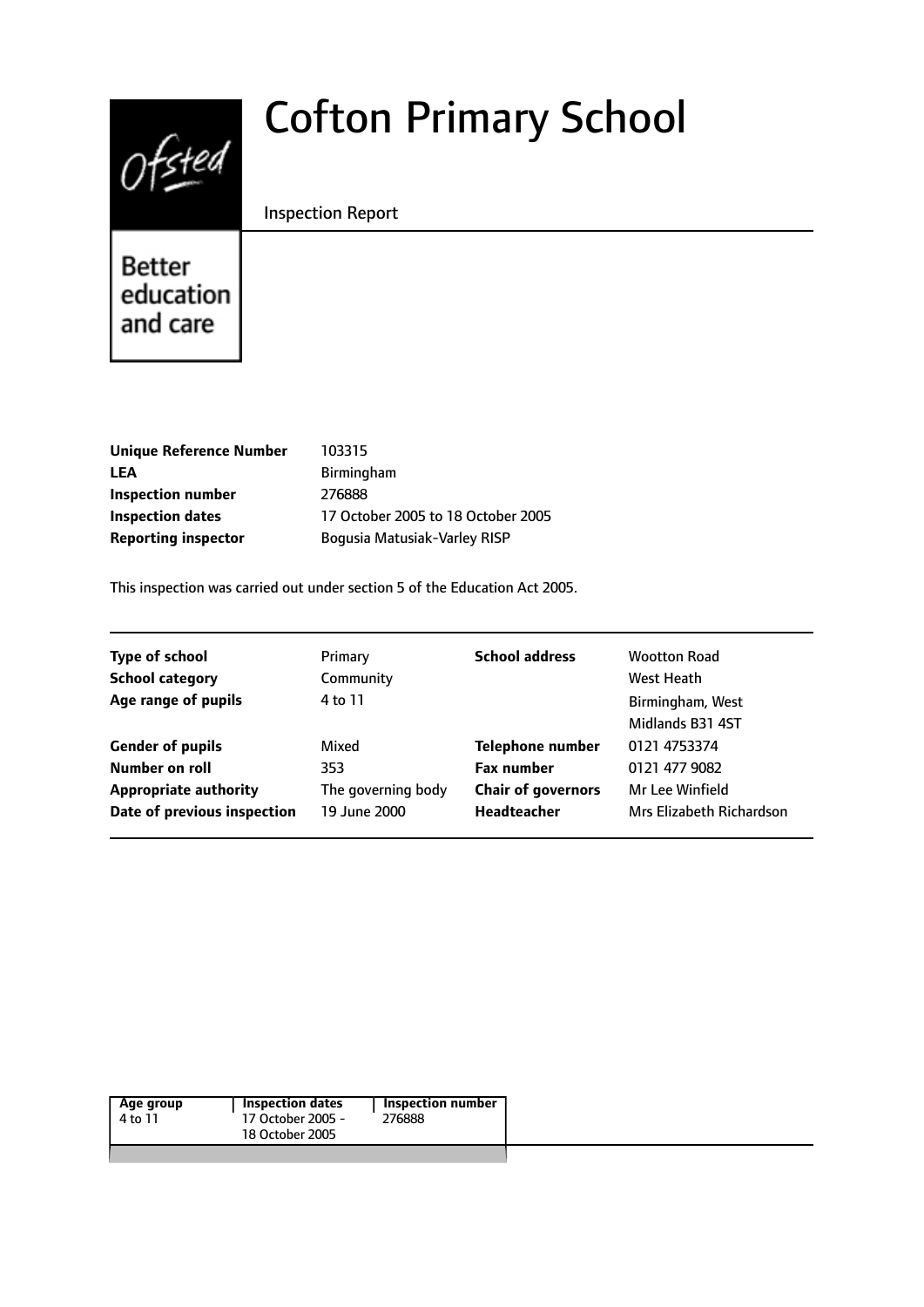#### Website: www.ofsted.gov.uk

This document may be reproduced in whole or in part for non-commercial educational purposes, provided that the information quoted is reproduced without adaptation and the source and date of publication are stated.

Further copies of this report are obtainable from the school. Under the Education Act 2005, the school must provide a copy of this report free of charge to certain categories of people. A charge not exceeding the full cost of reproduction may be made for any other copies supplied.

<sup>©</sup> Crown copyright 2006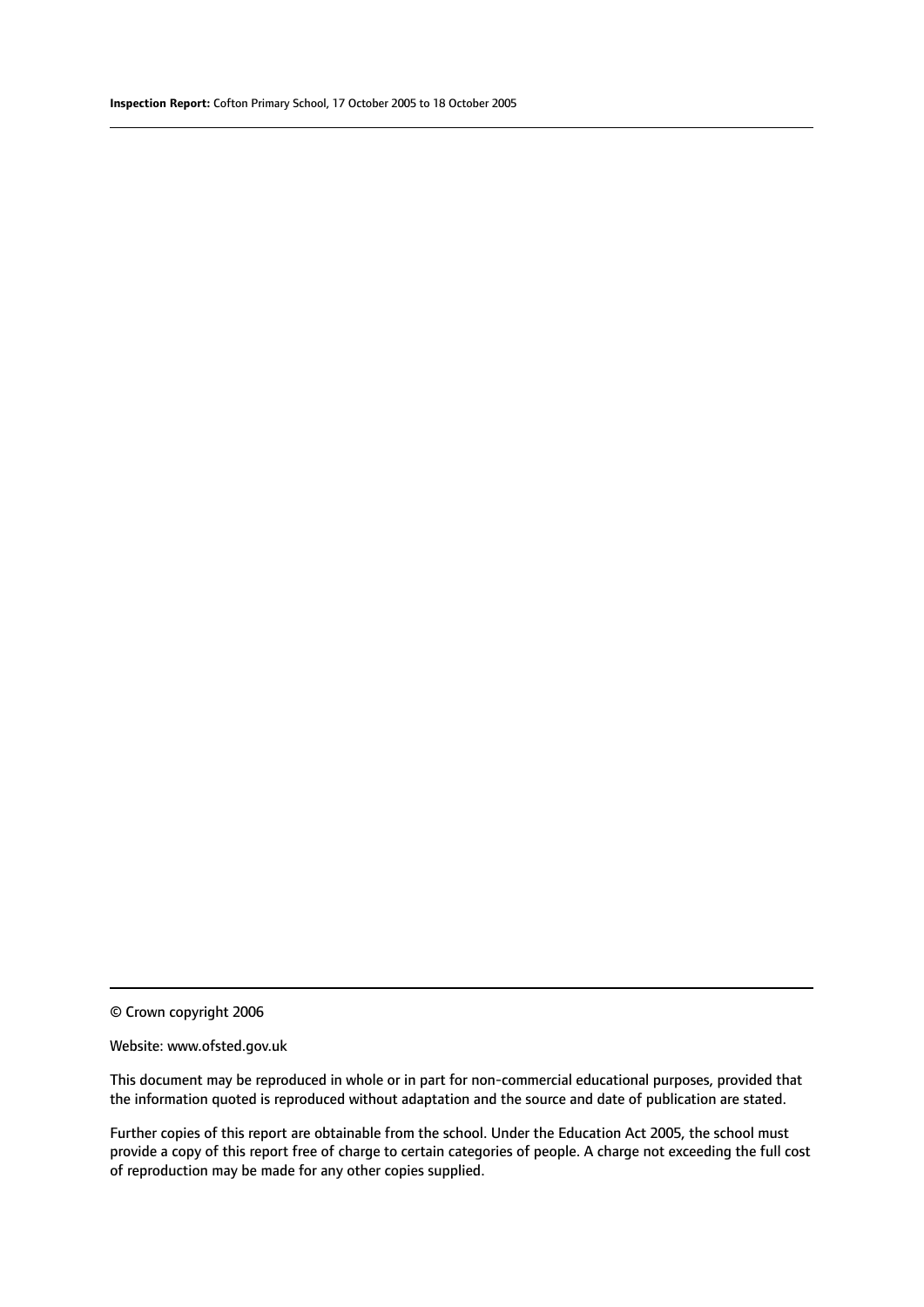# **Introduction**

The inspection was carried out by a team of three additional inspectors.

# **Description of the school**

Cofton Primary School is in West Heath, close to Longbridge in Birmingham. Numbers have fallen since the last inspection due to a decrease in birth rates. The percentage of pupils on free school meals is below the average. The proportion with learning difficulties and disabilities is well below average although the number with statements is in line with expectations. Most of the pupils are of White British heritage. The newly appointed headteacher has only been in post since January 2005.

#### **Key for inspection grades**

| Grade 1 | Outstanding  |
|---------|--------------|
| Grade 2 | Good         |
| Grade 3 | Satisfactory |
| Grade 4 | Inadequate   |
|         |              |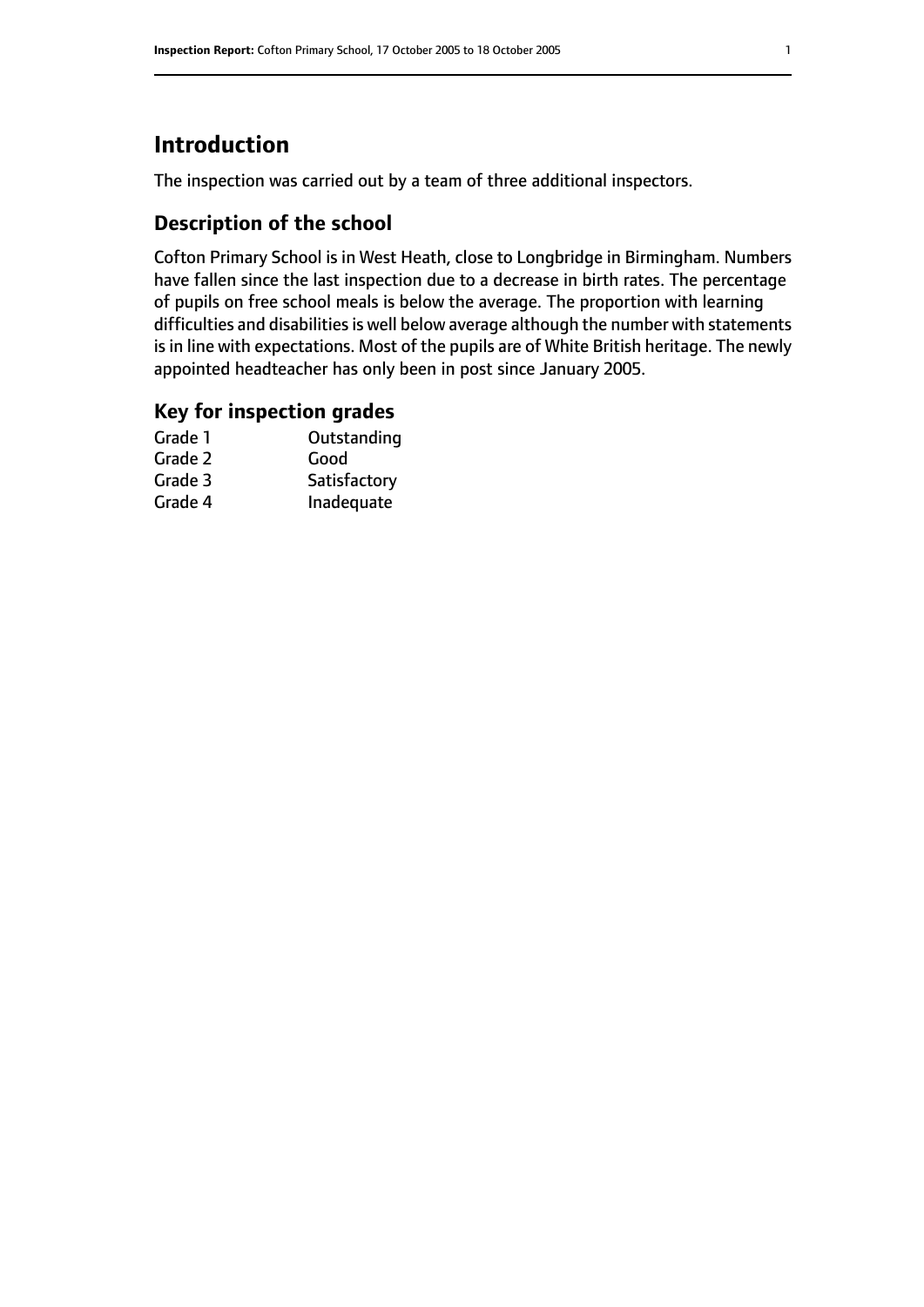# **Overall effectiveness of the school**

#### **Grade: 4**

At present, the school provides unsatisfactory value for money. In accordance with Section 13 (3) of the Education Act 2005 HMCI is of the opinion that this school requires significant improvement because it is performing significantly less well in all circumstances than it could reasonably be expected to perform. The school is therefore given a Notice to Improve. Significant improvement is required in standards, the use of assessment information to aid pupils' progress, the quality of teaching in Years 3 to 6, the provision for pupils with learning difficulties and disabilities, the role of coordinators and attendance.

Despite the unsatisfactory progress since the last inspection, the school's capacity to improve is satisfactory because the new headteacher, senior management team and governing body are working effectively as a team, have a clear picture of what needs to be done and have adequately identified the school's weaknesses. Early indications of improvements as a result of this are most clearly seen in the overall satisfactory provision for the Reception class and the satisfactory teaching with good features seen in Years 1 and 2, where pupils' achievements are satisfactory. Standards are average in reading, writing, mathematics and science by the end of Year 2 and above average for speaking and listening. Standards in art and design are also above the expectation and pupils achieve well. Pupils' achievements are unsatisfactory in English, mathematics and science in Years 3 to 6 where standards at the end of Year 6 are below average, and higher attaining pupils are not achieving as well as they could. This is mainly because of unsatisfactory teaching and the weak use of information on pupils' progress.

Pupils have good attitudes to learning, behave well and want to learn. However, their attendance is below average. The curriculum is broadly satisfactory and well enriched with visits, visitors and extra clubs. Care, guidance and support are satisfactory overall but there are weaknesses in the provision for pupils with learning difficulties and this leads to these pupils making insufficient progress. Although leadership and management are now satisfactory, there are significant weaknesses in the role played by coordinators.

#### **What the school should do to improve further**

•Raise standards and pupils' achievements in Years 3 to 6 in English, mathematics and science by ensuring that information on pupils' progress is used effectively to challenge all pupils and that teachers raise their expectations of what these pupils can achieve. •Raise attendance levels by reducing the number of holidays taken in term time. •Improve the role of coordinators to ensure that they check how well pupils are doing in their areas of responsibility. •Improve the provision for pupils with learning difficulties and disabilities by ensuring the strategies used to improve the progress they make are more sharply linked to their individual needs.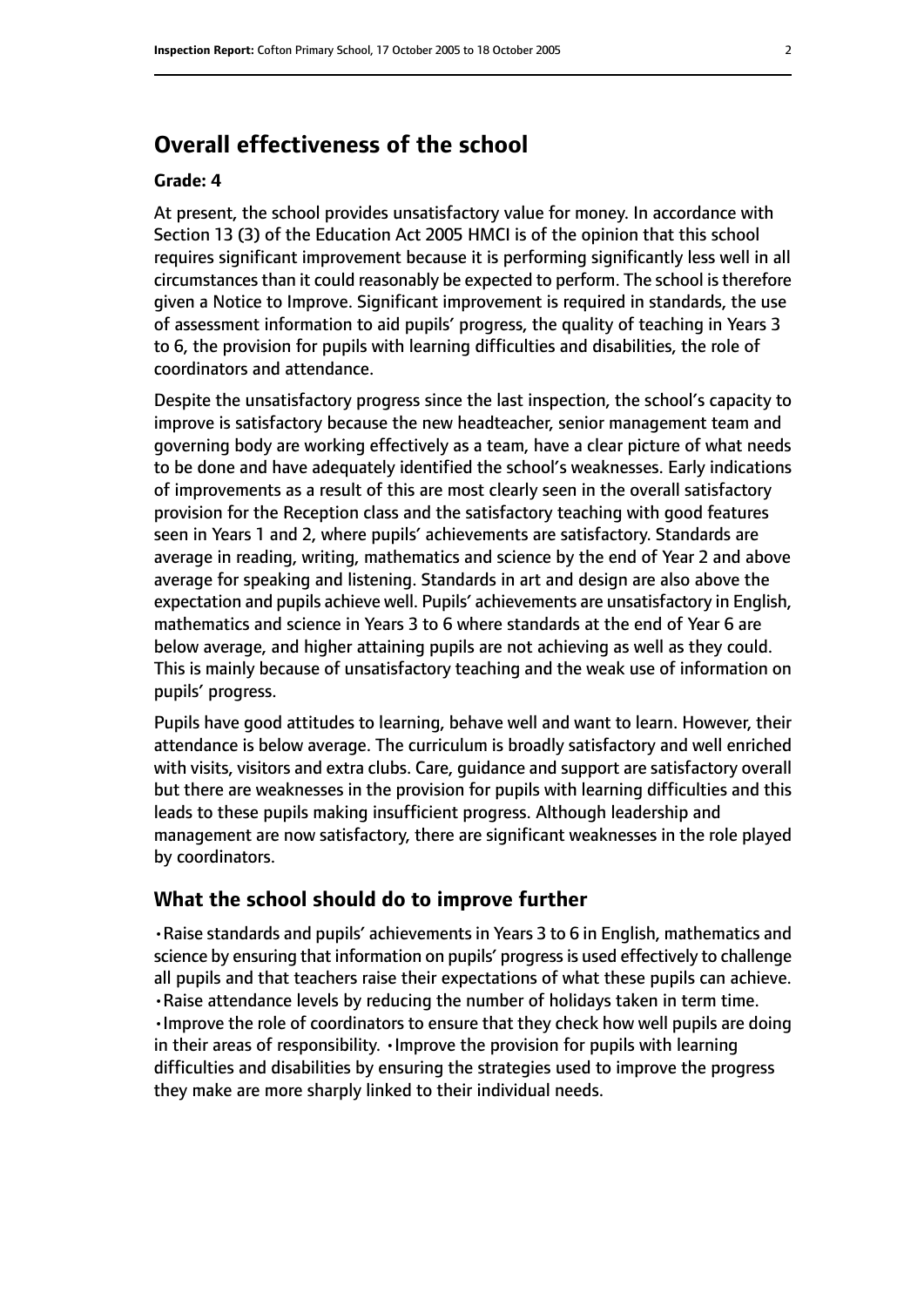# **Achievement and standards**

#### **Grade: 4**

Children enter the Reception class with average standards. They make satisfactory progress and are broadly in line with the expected standards by the end of the year except for personal, social and emotional development, which is above average. In Years 1 and 2, pupils make good progress in speaking and listening and standards are above average. In reading, writing, mathematics and science pupils attain average standards and their achievements are satisfactory. Good developments recently have led to improved progress particularly for the lower attaining pupils.

In Years 3 to 6, teachers do not build sufficiently well on pupils' previous achievements. As a result, achievement is unsatisfactory, especially for higher attaining pupils and those with learning difficulties. In Year 5, teachers have much higher expectations, for example high quality presentation of writing, and pupils in this year group make satisfactory progress. Nevertheless, this does not prevent below average standards by the end of Year 6 in English, mathematics and science. Much emphasis is placed on art and design and standards are high and pupils make very good progress. In information and communication technology (ICT), pupils attain average standards.

Targets set for pupils are realistic but not ambitious. Year 6 pupils just missed their targets in 2005 in English and mathematics. The school evaluates itself slightly better than inspection findings however the headteacher is fully aware of the low standards in Years 3 to 6.

#### **Personal development and well-being**

#### **Grade: 3**

Provision for spiritual, moral, social and cultural development is satisfactory. Pupils know right from wrong, behave well and have a sound understanding of different faiths. Pupils have good attitudes to learning even when lessons are not sufficiently challenging. They say that they especially enjoy art and design and working in the computer suite. In Years 1 and 2 and in the Foundation Stage, they develop good working habits and show increasing signs of independence. Pupils work together effectively through the use of 'talking partners'.

Attendance is just below average but there is a high level of authorised absence because pupils take holidays in term time. However, the school's actions to raise pupils' awareness of this have raised levels of attendance in recent years.

Pupils develop healthy lifestyles and the school council reports that pupils receive a balanced diet with plenty of choices as a result of recent improvements. Pupils' contributions to the community are satisfactory. Pupils develop the school's grounds, perform to pensioners at Christmas and raised money for the Tsunami Appeal and Red Nose Day. Pupils' literacy and numeracy skills are not well developed but they have satisfactory ICT skills. Together with their readiness for their next stage of education, this ensures their economic well-being is satisfactory.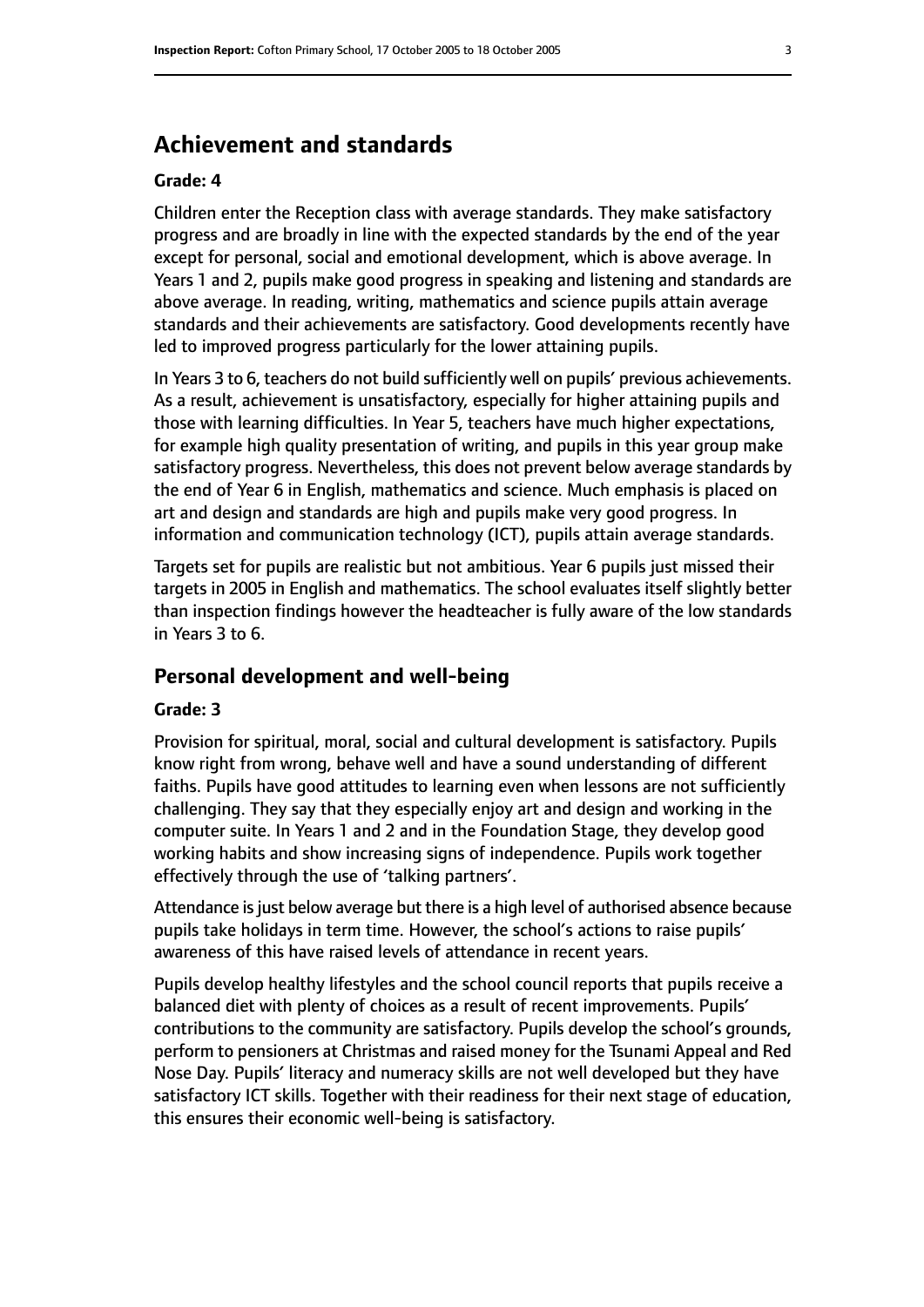# **Quality of provision**

#### **Teaching and learning**

#### **Grade: 4**

The quality of teaching and learning is unsatisfactory, due to weaknesses in teaching in Years 3 to 6. Teaching is satisfactory with good features in Reception and in Years 1 and 2. This is because staff have taken on board the guidance offered to them by the rigorous monitoring of teaching and learning undertaken by the headteacher.

In Years 3 to 6, teaching and learning are patchy. The most effective teaching is in Year 5 where the teachers place high emphasis on improving pupils' presentation skills and push them on in their learning. Whilst teachers in Years 3, 4 and 6 manage behaviour well and offer good explanations, their effectiveness is hampered by the ineffective use of information on pupils' progress. As a result, tasks are not matched to pupils' needs, especially for the higher attainers. Teachers have a weak knowledge of what pupils should be achieving, which leads to a lack of challenge in the targets set and a lack of focus on marking, in helping pupils to know what to do next. The teaching of pupils with learning difficulties is unsatisfactory throughout the school due to weaknesses in identifying their needs in Individual Education Plans.

#### **Curriculum and other activities**

#### **Grade: 3**

The curriculum covers the required range of subjects for pupils in Years 1 to 6 and areas of learning for children in the Reception class. The curriculum is well enriched with visits, visitors, residential trips and work undertaken by artists and dancers. However, too few opportunities are provided in teachers' planning to enable pupils to practise what they have learnt in English and mathematics in other subjects. Activities are not rigorously planned in Years 3, 4 and 6 and this leads to underachievement in pupils' knowledge, skills and understanding. For example, there are weaknesses in planning for developing guided reading. The school is very aware of this and plans are in place to rectify it.

#### **Care, guidance and support**

#### **Grade: 3**

The care, guidance and support that pupils receive is satisfactory, due to the headteacher's insistence that every child matters. As a result, pastoral care is effective but is not matched by the provision for pupils' academic needs. Whilst pupils receive satisfactory guidance in the Foundation Stage and in Years 1 and 2 as to what they need to do to improve their work, this is not the case in Years 3 to 6. Child protection procedures are satisfactory and pupils are confident that they have an adult to turn to if they are worried and know that they will be listened to. Staff ensure that pupils work in a safe, secure and clean environment and the recent art and design work undertaken in Years 3 to 6 in improving the appearance of the school is exemplary.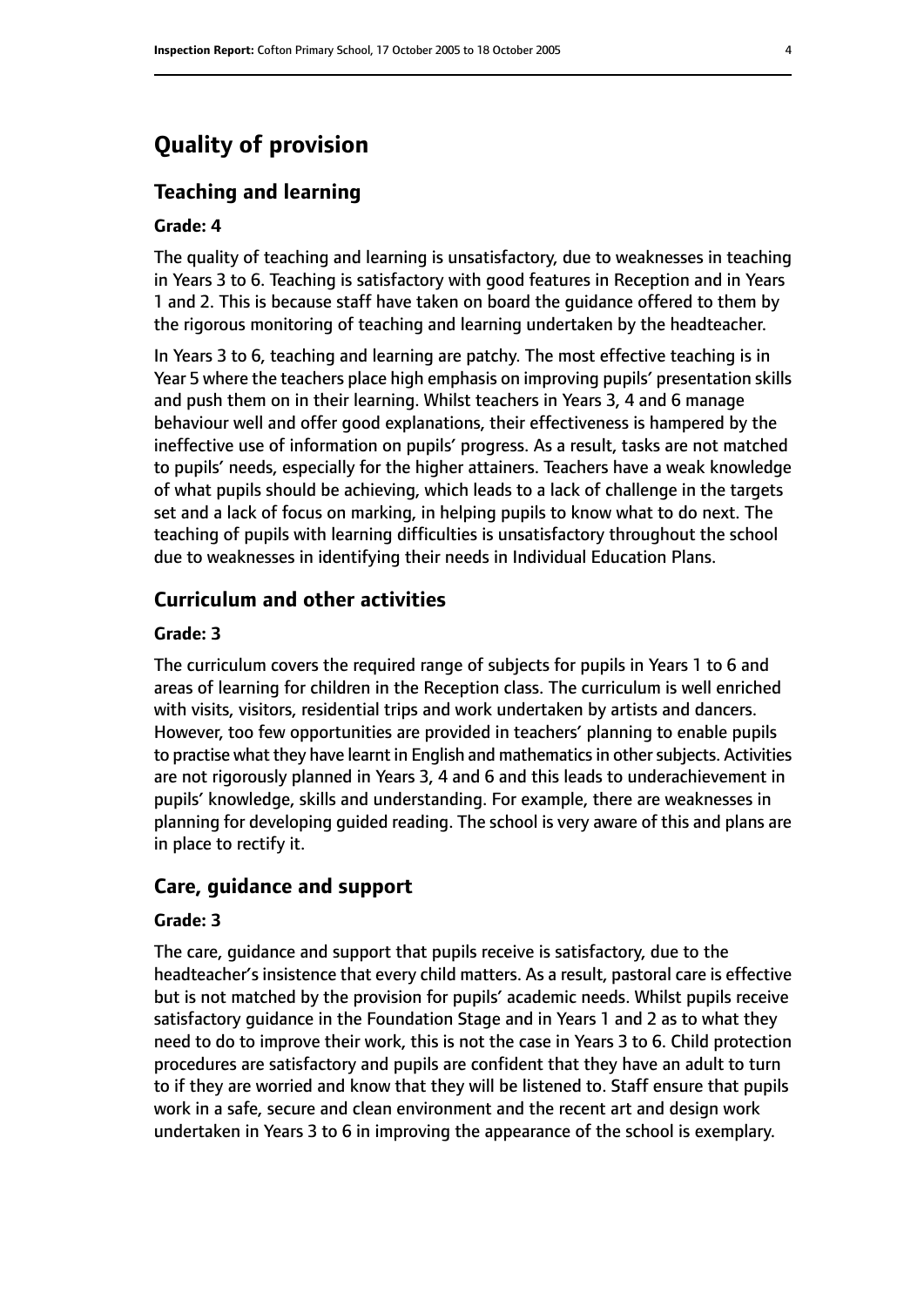# **Leadership and management**

#### **Grade: 3**

Leadership and management of the headteacher, senior management team and governing body are satisfactory. This is because recent initiatives have begun to have a positive impact on school improvement, especially in the Reception and Year 1 and 2 classes. The newly appointed assistant headteacher is having a significant effect on developing good practice in Years 1 and 2. She is now due to develop strategies for raising pupils' achievement in Years 3 to 6. The senior management team has a clear view of the school's strengths and weaknesses and is soundly placed to make further improvements despite unsatisfactory improvement since the last inspection. However, the leadership and management of coordinators is unsatisfactory and this leads to low standards because, as yet, coordinators are not aware of the standards pupils attain nor are they developing best practice in their areas.

This is not the case for the Reception Year where leadership and management are satisfactory. Key information on how well pupils achieve, provided by the headteacher, enables the governing body to make a significant contribution by checking the implementation of particular initiatives. The headteacher has gained the confidence of staff, pupils, parents and the governing body and this supports an effective team effort. She has put in place rigorous systems for performance management but it is too soon for these to have had an effect on teaching in Years 3 to 6. Parents and pupils are regularly consulted and their views are readily taken on board; this is especially evident in the improved quality of school dinners.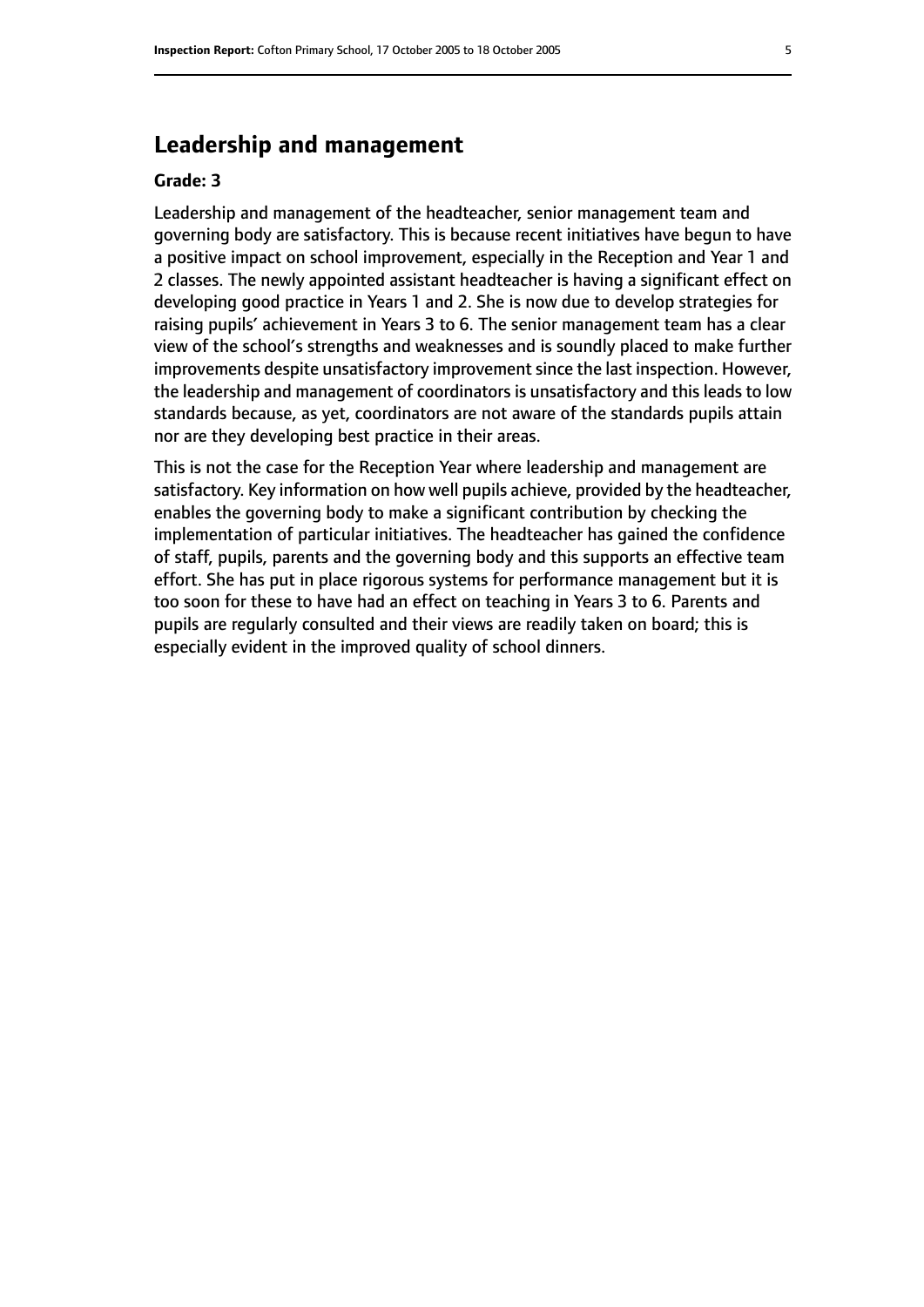**Any complaints about the inspection or the report should be made following the procedures set out inthe guidance 'Complaints about school inspection', whichis available from Ofsted's website: www.ofsted.gov.uk.**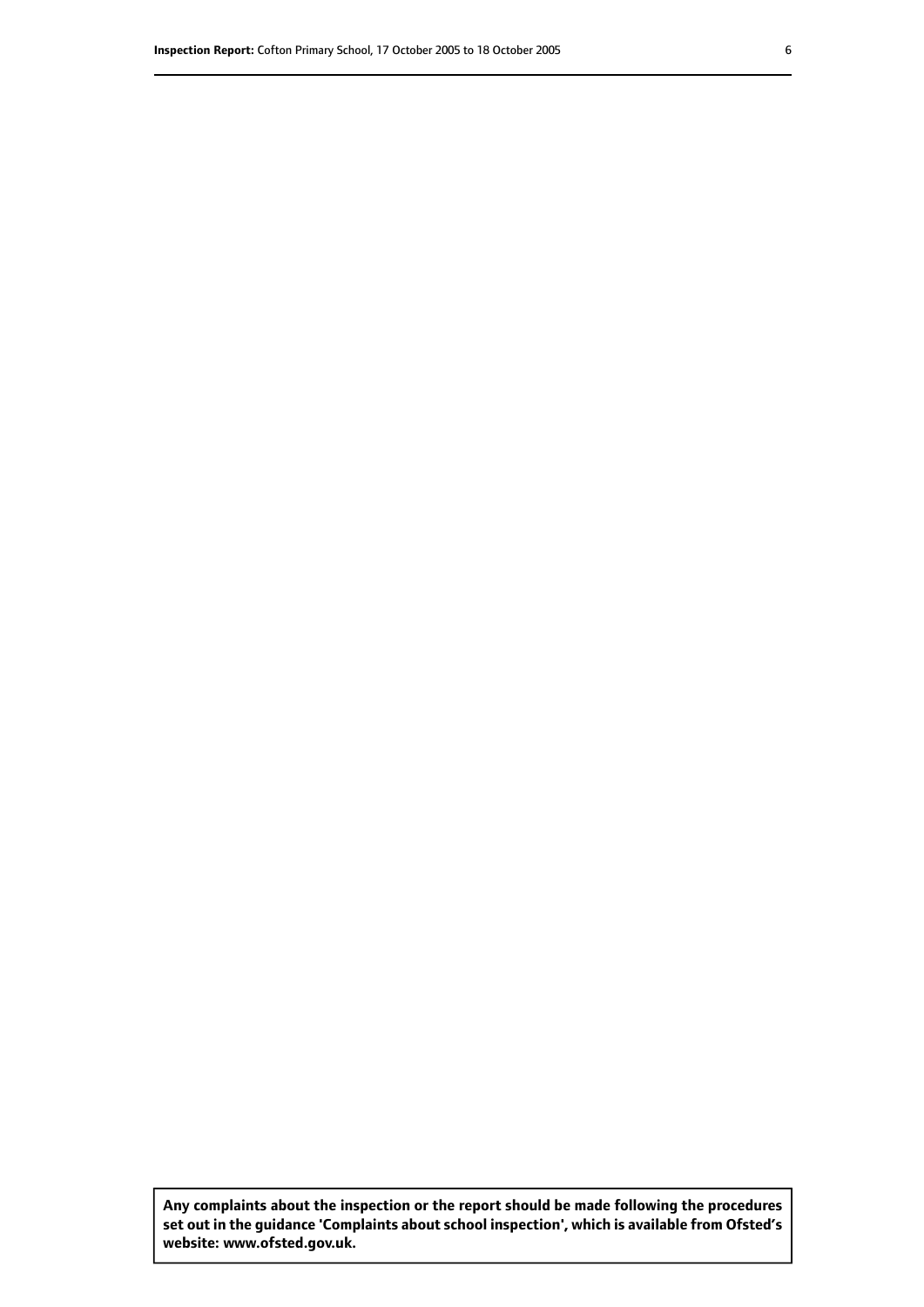# **Inspection judgements**

| Key to judgements: grade 1 is outstanding, grade 2 good, grade 3 | <b>School</b>  | $16-19$ |
|------------------------------------------------------------------|----------------|---------|
| satisfactory, and grade 4 inadequate                             | <b>Overall</b> |         |

#### **Overall effectiveness**

| How effective, efficient and inclusive is the provision of education,<br>integrated care and any extended services in meeting the needs of<br>learners? | 4   | <b>NA</b> |
|---------------------------------------------------------------------------------------------------------------------------------------------------------|-----|-----------|
| How well does the school work in partnership with others to promote<br>learners' well-being?                                                            |     | NА        |
| The quality and standards in foundation stage                                                                                                           |     | <b>NA</b> |
| The effectiveness of the school's self-evaluation                                                                                                       |     | ΝA        |
| The capacity to make any necessary improvements                                                                                                         | Yes | NА        |
| Effective steps have been taken to promote improvement since the last<br>inspection                                                                     | Yes | ΝA        |

#### **Achievement and standards**

| How well do learners achieve?                                                                               | NА        |
|-------------------------------------------------------------------------------------------------------------|-----------|
| The standards <sup>1</sup> reached by learners                                                              | NА        |
| How well learners make progress, taking account of any significant variations<br>between groups of learners | <b>NA</b> |
| How well learners with learning difficulties and disabilities make progress                                 | <b>NA</b> |

#### **Personal development and well-being**

| How good is the overall personal development and well-being of the<br>learners?                                  | ΝA        |
|------------------------------------------------------------------------------------------------------------------|-----------|
| The extent of learners' spiritual, moral, social and cultural development                                        | <b>NA</b> |
| The behaviour of learners                                                                                        | <b>NA</b> |
| The attendance of learners                                                                                       | <b>NA</b> |
| How well learners enjoy their education                                                                          | <b>NA</b> |
| The extent to which learners adopt safe practices                                                                | <b>NA</b> |
| The extent to which learners adopt healthy lifestyles                                                            | <b>NA</b> |
| The extent to which learners make a positive contribution to the community                                       | <b>NA</b> |
| How well learners develop workplace and other skills that will contribute to<br>their future economic well-being | <b>NA</b> |

#### **The quality of provision**

| How effective are teaching and learning in meeting the full range of<br>the learners' needs?          | ΝA |
|-------------------------------------------------------------------------------------------------------|----|
| How well do the curriculum and other activities meet the range of<br>needs and interests of learners? | ΝA |
| How well are learners cared for, guided and supported?                                                | NА |

 $^1$  Grade 1 - Exceptionally and consistently high; Grade 2 - Generally above average with none significantly below average; Grade 3 - Broadly average; Grade 4 - Exceptionally low.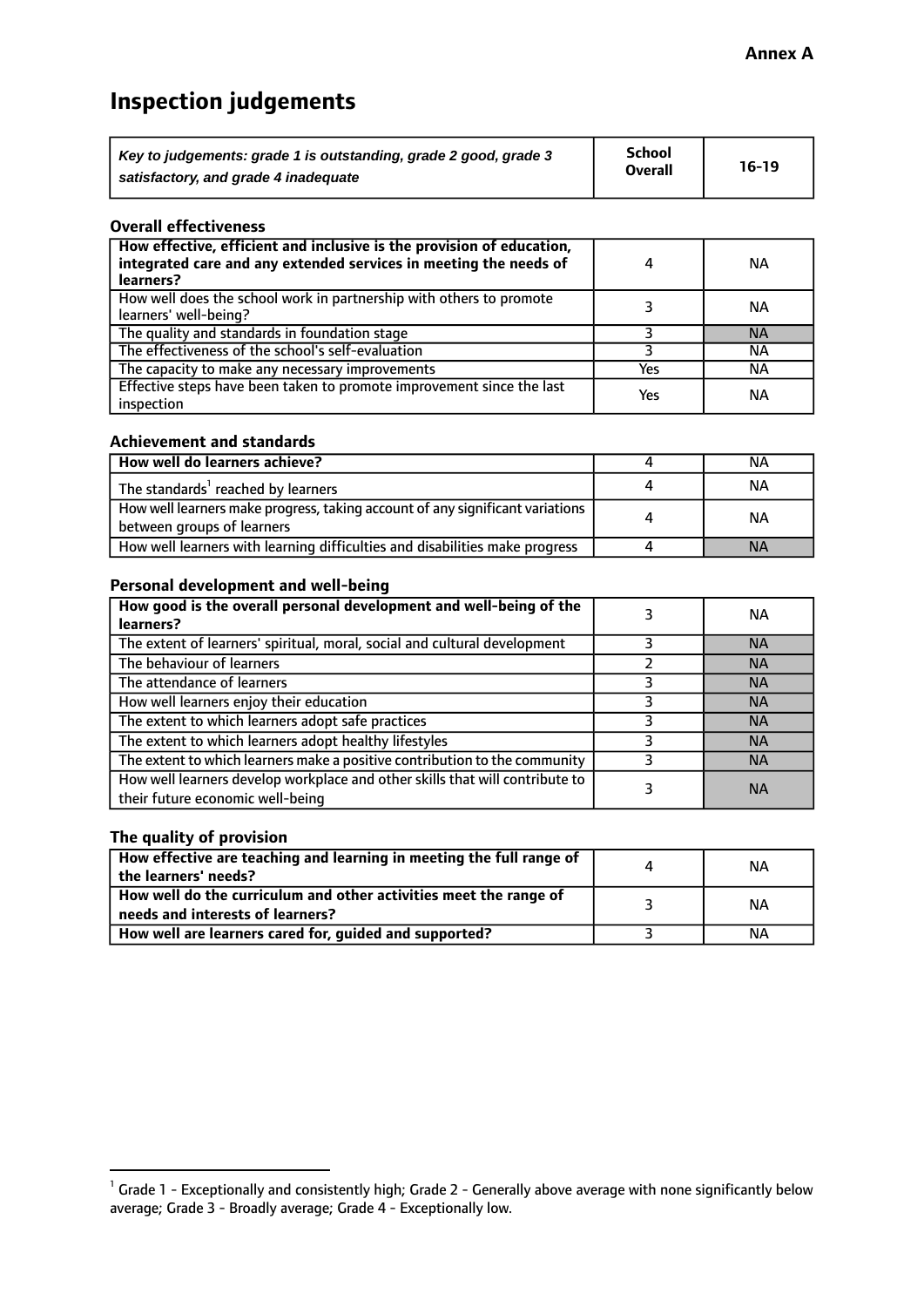### **Leadership and management**

| How effective are leadership and management in raising achievement<br>and supporting all learners?                                              |     | NA.       |
|-------------------------------------------------------------------------------------------------------------------------------------------------|-----|-----------|
| How effectively leaders and managers at all levels set clear direction leading<br>to improvement and promote high quality of care and education |     | <b>NA</b> |
| How effectively performance is monitored, evaluated and improved to meet<br>challenging targets, through quality assurance and self-review      |     | <b>NA</b> |
| How well equality of opportunity is promoted and discrimination tackled so<br>that all learners achieve as well as they can                     |     | <b>NA</b> |
| How effectively and efficiently resources are deployed to achieve value for<br>money                                                            |     | <b>NA</b> |
| The extent to which governors and other supervisory boards discharge their<br>responsibilities                                                  |     | <b>NA</b> |
| The adequacy and suitability of staff to ensure that learners are protected                                                                     | Yes | <b>NA</b> |

| The extent to which schools enable learners to be healthy                                     |            |
|-----------------------------------------------------------------------------------------------|------------|
| Learners are encouraged and enabled to eat and drink healthily                                | Yes        |
| Learners are encouraged and enabled to take regular exercise                                  | <b>Yes</b> |
| Learners are discouraged from smoking and substance abuse                                     | Yes        |
| Learners are educated about sexual health                                                     | Yes        |
| The extent to which providers ensure that learners stay safe                                  |            |
| Procedures for safequarding learners meet current government requirements                     | Yes        |
| Risk assessment procedures and related staff training are in place                            | <b>Yes</b> |
| Action is taken to reduce anti-social behaviour, such as bullying and racism                  | <b>Yes</b> |
| Learners are taught about key risks and how to deal with them                                 |            |
| The extent to which learners make a positive contribution                                     |            |
| Learners are helped to develop stable, positive relationships                                 | Yes        |
| Learners, individually and collectively, participate in making decisions that affect them     | Yes        |
| Learners are encouraged to initiate, participate in and manage activities in school and the   | <b>Yes</b> |
| wider community                                                                               |            |
| The extent to which schools enable learners to achieve economic well-being                    |            |
| There is provision to promote learners' basic skills                                          | Yes        |
| Learners have opportunities to develop enterprise skills and work in teams                    | Yes        |
| Careers education and guidance is provided to all learners in key stage 3 and 4 and the sixth | <b>NA</b>  |
| form                                                                                          |            |
| Education for all learners aged 14-19 provides an understanding of employment and the         | NА         |
| economy                                                                                       |            |